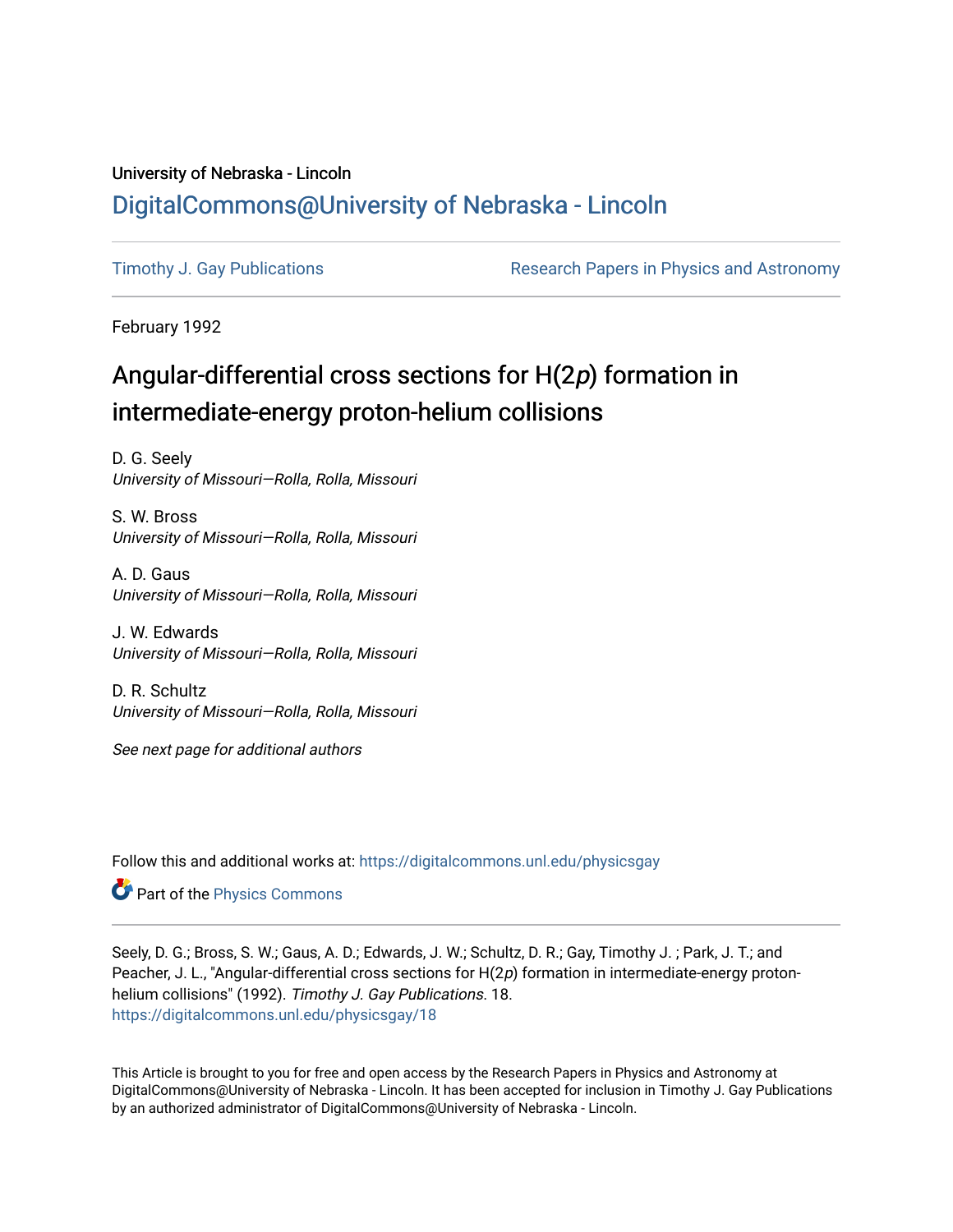### Authors

D. G. Seely, S. W. Bross, A. D. Gaus, J. W. Edwards, D. R. Schultz, Timothy J. Gay, J. T. Park, and J. L. Peacher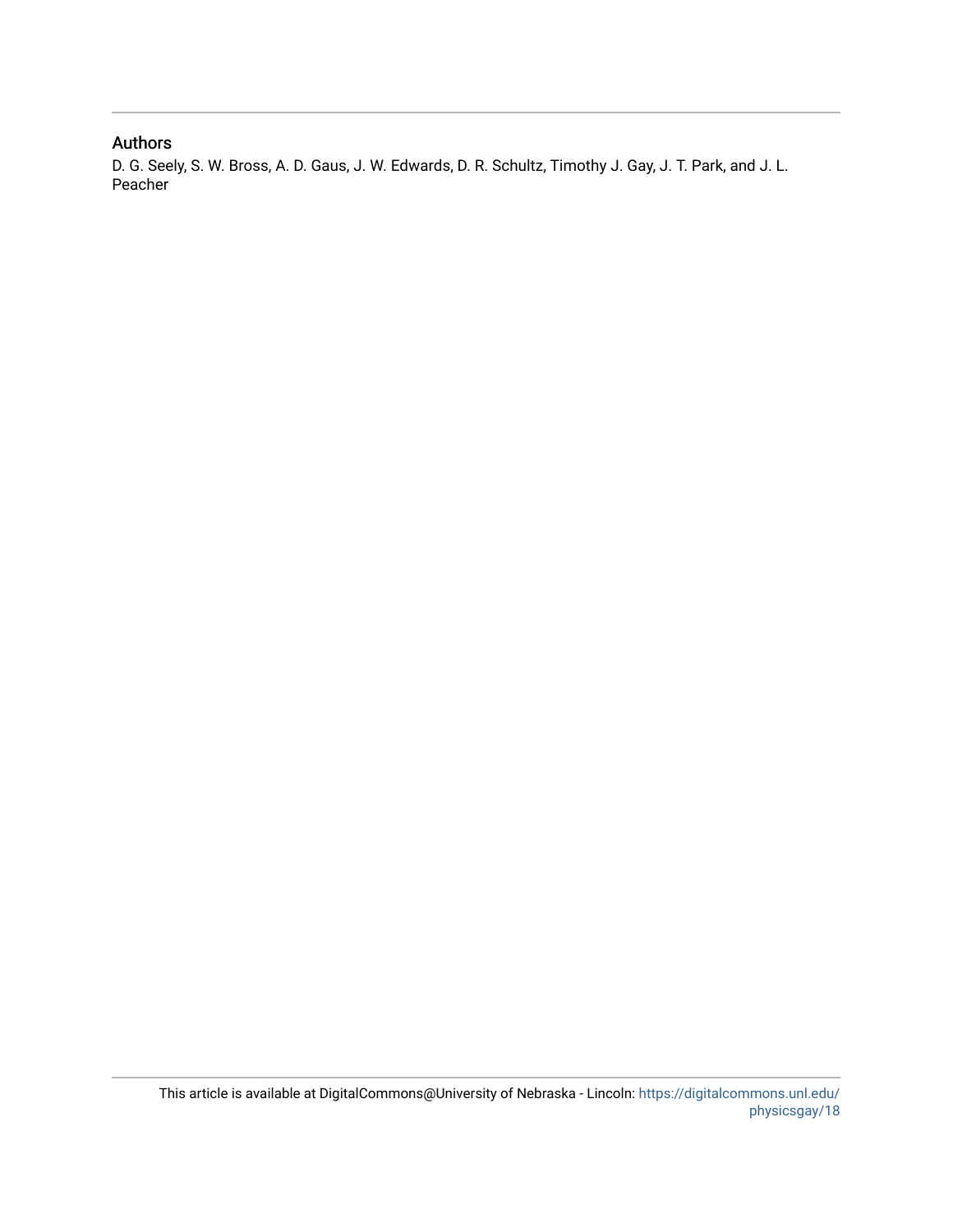## Angular-differential cross sections for H(2*p*) formation in intermediate-energy proton-helium collisions

D. G. Seely, S. W. Bross, A. D. Gaus, J. W. Edwards, D. R. Schultz, T. J. Gay, J. T. Park, and J. L. Peacher

*Department of Physics and the Laboratory for Atomic and Molecular Research, University of Missouri—Rolla, Rolla, Missouri 65401* 

Received 16 October 1991

Angular-differential cross sections for charge transfer with simultaneous emission of a photon in collisions of protons with helium atoms have been measured. The incident proton energies were 25, 50, and 100 keV and the center-of-mass scattering angles were between 0 and 2.0 mrad. In the experiment, hydrogen atoms that scattered through an angle  $\theta$  were detected in coincidence with photons emitted perpendicular to the scattering plane with a wavelength between 1140 and 1400 Å. Differential cross sections for capture into the 2*p* state of the hydrogen atom were determined from the variation in the coincidence signal with θ. The experimental results are compared with the results of a classical trajectory Monte Carlo (CTMC) simulation and with the results of a calculation for H(2*p*) capture using the Coulomb-Brinkman-Kramers (CBK) approximation. The agreement between the experimental results and the CTMC calculation is good at all three energies while the agreement between the shape of the data and the CBK calculation is good at 50 and 100 keV.

©1992 The American Physical Society

URL: http://link.aps.org/abstract/PRA/v45/pR1287 DOI: 10.1103/PhysRevA.45.R1287 PACS: 34.70.+e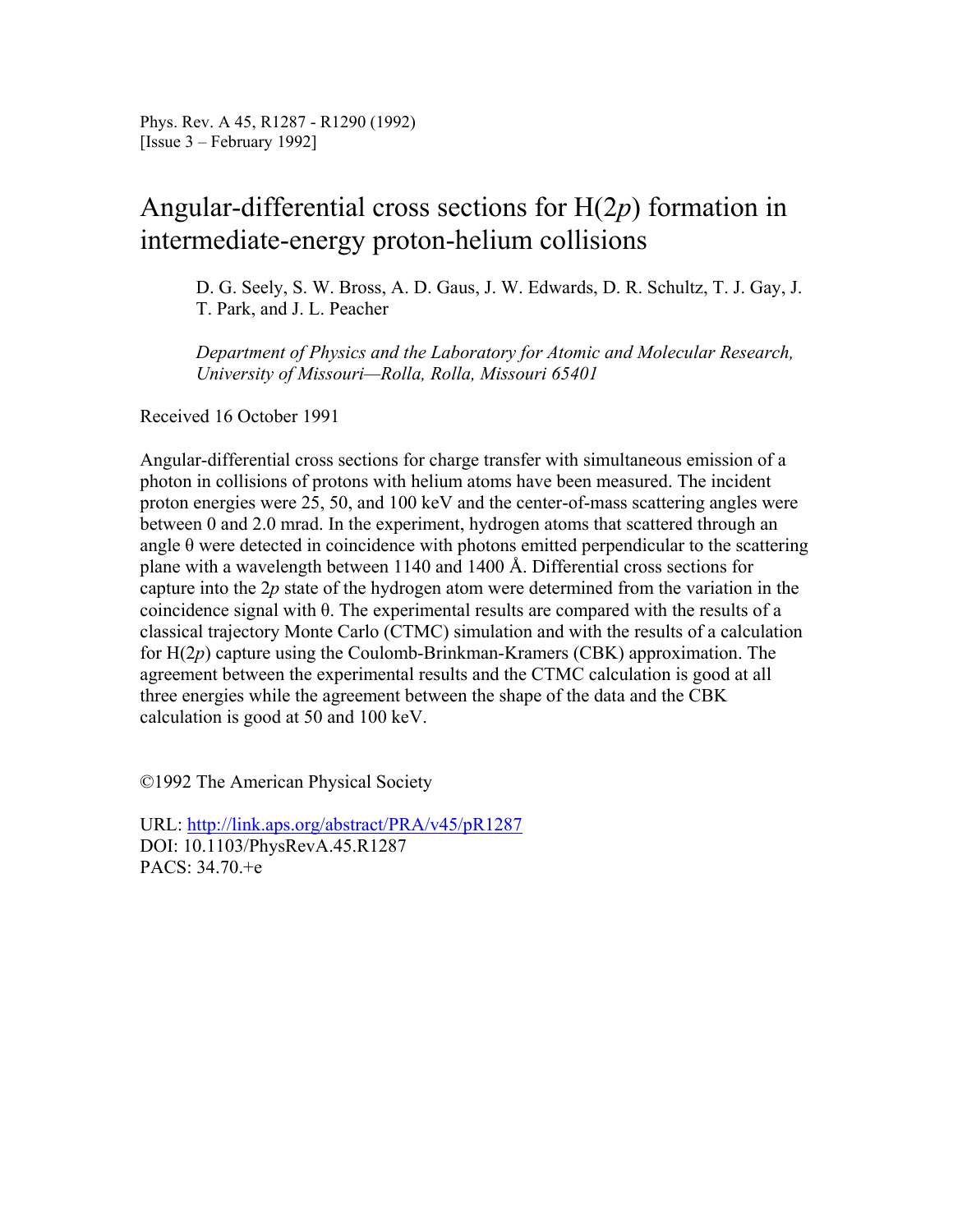# **PHYSICAL** REVIEW **A**

## ATOMIC, MOLECULAR, AND OPTICAL PHYSICS

#### THIRD SERIES, VOLUME 45, NUMBER 3 1 **1 And 1 FEBRUARY 1992 1 FEBRUARY 1992**

### **RAPID COMMUNICATIONS**

**The Rapid Communications section is intended for the accelerated publication of important new results. Since manuscripts**  submitted to this section are given priority treatment both in the editorial office and in production, authors should explain in **their submittal letter why the work justifies this special handling. A Rapid Communication should be no longer than 3% printed pages and must be accompanied by an abstract. Page proofs are sent to authors.** 

#### **Angular-differential cross sections for H(2p) formation in intermediate-energy proton-helium collisions**

D. G. Seely,<sup>\*</sup> S. W. Bross, A. D. Gaus, J. W. Edwards,<sup>†</sup> D. R. Schultz,<sup>†</sup> T. J. Gay, J. T. Park, and J. L. Peacher **Department of Physics and the Laboratory for Atomic and Molecular Research,**  University of Missouri-Rolla, Rolla, Missouri 65401

(Received 16 October 1991)

Angular-differential cross sections for charge transfer with simultaneous emission of a photon in collisions of protons with helium atoms have been measured. The incident proton energies were **25,** 50, and 100 keV and the center-of-mass scattering angles were between 0 and 2.0 mrad. In the experiment, hydrogen atoms that scattered through an angle  $\theta$  were detected in coincidence with photons emitted perpendicular to the scattering plane with a wavelength between 1140 and 1400 **A.**  Differential cross sections for capture into the **2p** state of the hydrogen atom were determined from the variation in the coincidence signal with  $\theta$ . The experimental results are compared with the results of a classical trajectory Monte Carlo (CTMC) simulation and with the results of a calculation for  $H(2p)$ capture using the Coulomb-Brinkman-Kramers (CBK) approximation. The agreement between the experimental results and the CTMC calculation is good at all three energies while the agreement between the shape of the data and the CBK calculation is good at 50 and 100 keV.

PACS number(s):  $34.70.+$ 

Electron-transfer processes in ion-atom collisions have been studied extensively over the last decades both experimentally and theoretically. In the intermediate-energy range (25 to 200 keV), there has developed a reasonably good agreement between theory and experiment for total cross sections for some collision systems. Experiments have become more sophisticated and increasingly reveal more detailed information about the collision process. There is generally poorer agreement between theory and experiment for angular-differential cross sections. Our understanding of these processes is far from being complete even for the simplest ion-atom collision systems  $(H^+ + H^0)$ 

Theoretical calculations for single-electron capture from multielectron atoms are difficult, in part because of the complicated models required to describe the target, and in part because the theoretical description of the collision is best accomplished by changing reference frames during the collision. The validity of the approximations

used depends upon the charge and final *nl* state of the target and projectile and upon the projectile energy. Detailed experiments in which these parameters are "pinned down" are required to test the validity of the theory.

The study of single-electron capture in collisions between protons and helium has been the subject of numerous investigations, primarily because of the relative simplicity of the target, both theoretically and experimentally (see Refs. [I-31 and references therein). Only a few of these experiments, however, have investigated the angular distribution of H atoms with specific orbital angular momentum  $[4-6]$ , and none of them have any overlap momentum  $t_4 = 0$ ; and none of them have any overlap<br>with the energy range  $(25 \text{ to } 100 \text{ keV})$  and angular range **(0** to 2 mrad) of the results reported here.

In the present experiment angular-differential cross sections for the collision process

H<sup>+</sup>+He→ H(2p, θ)+[He<sup>+</sup>]  
\n→ H(1s, θ)+[He<sup>+</sup>]+
$$
\gamma
$$
(Ly- $\alpha$ )

**45 R1287** 0 **1992** The American Physical Society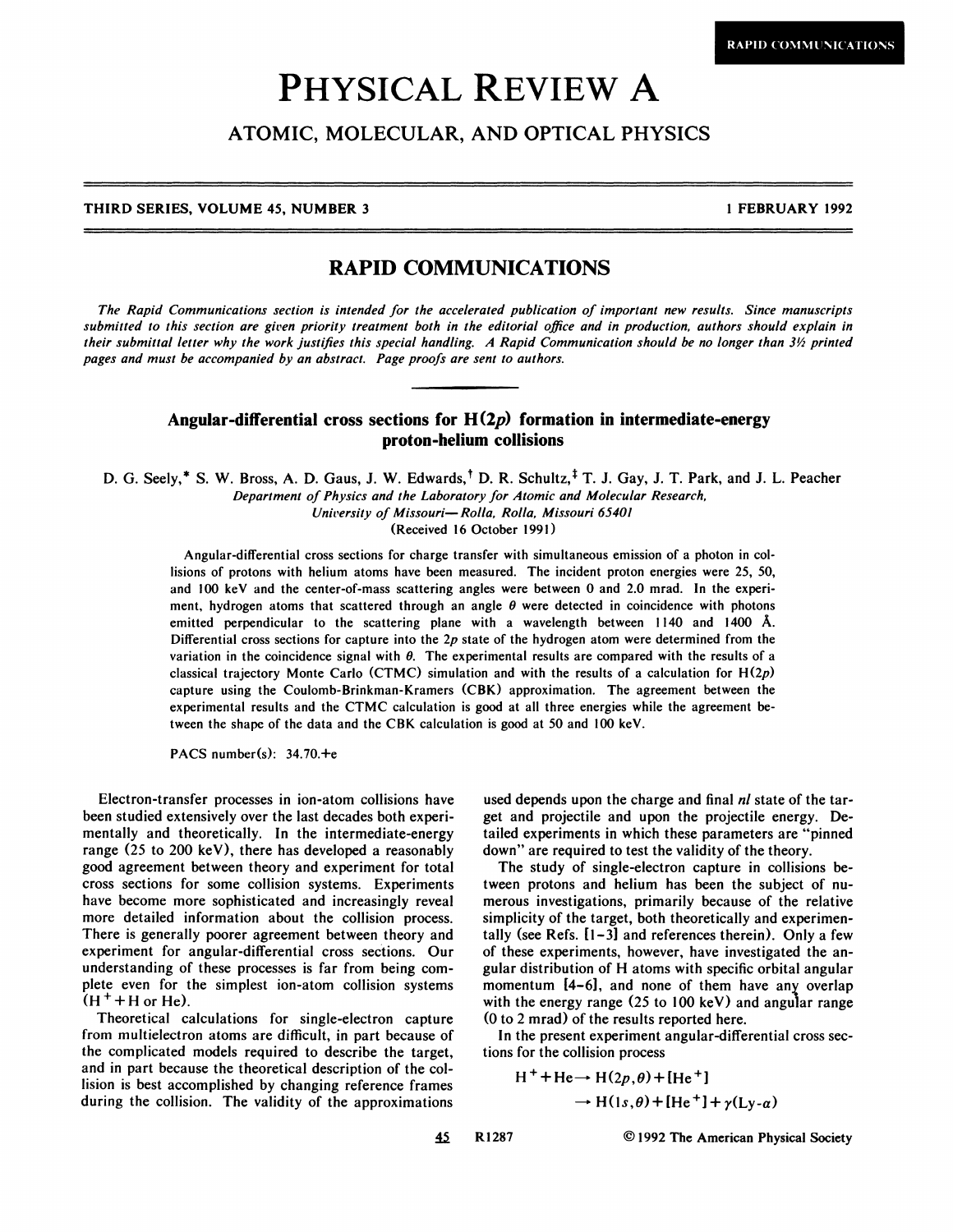#### R1288

*Also <b>45 Also <b>45 Also <b>45 Also <b>45* 

were measured with incident proton energies of 25, 50, and 100 keV where  $\theta$  is the scattering angle. The square brackets indicate that the final state of the helium ion was not detected in the experiment. The measurements were made by time-correlating hydrogen atoms emerging from the collision region with photons emitted perpendicular to the scattering plane. These are the first state-selected measurements of angular-differential cross sections in this energy range.

The results reported here were obtained using the 200 keV variable-angle ion accelerator from the University of Missouri-Rolla ion energy-loss spectrometer (UMR-IELS). The apparatus is described elsewhere [7] and only additions which were required to perform this experiment are reported here. Protons were accelerated, collimated, and focused onto a gas cell. Hydrogen atoms resulting from electron capture were separated from scattered ions by a magnet located after the collision region. A focused mesh electron multiplier positioned approximately 1 m beyond the magnet was used to detect the fast neutrals. Crossed horizontal and vertical slits placed between the magnet and the detector defined the solid angle subtended by the neutral detector; these slits were  $100 \mu m$  wide and were located 168 cm after the scattering center. Signals from the neutral detector were connected to the stop input of a time-to-digital converter (TDC).

Photons emitted perpendicular to the plane of the scattering were detected by a continuous dynode electron multiplier (CDEM). The multiplier was separated from the interaction region by a I -mm-thick, I -cm-diam magnesium fluoride window. A grounded fine wire mesh was placed over the window to prevent its surface from accumulating charge. The 1140-A cutoff of the magnesium fluoride window ensured that photons from higher-energy transitions were not detected. The low-energy cutoff of the detector response at about 9 eV ensured limited response to photons with wavelengths longer than 1400 **A.**  The detector signal was connected to the start input of the TDC via a constant-fraction timing discriminator.

It was impossible to exclude radiation from  $He<sup>+</sup>(n)$  $=4 \rightarrow n=2$ ) transitions, which occur at 1215.1 Å, from being detected by the CDEM. This radiation arises from the possible excitation of the target ion with simultaneous capture or ionization. Since emission cross sections for  $He^+(n=4 \rightarrow n=2)$  transitions have not been measured, estimates of this transition rate were made using measured total emission cross sections for He<sup>+</sup>(n=4 $\rightarrow$  n=3) to infer the population of the  $n=4$  level [8,9]. This contribution is estimated to be less than 10% at all three energies [lo]. Since our results are not absolute, the effect of this contribution is reduced still further, with the caveat that the angular dependence of the He<sup>+</sup>(n=4 $\rightarrow$  n=2) differential emission cross sections are not drastically different from the shape of the  $H(2p)$  differential cross sections.

Similarly, cascade contributions are small and have little effect on the results. An estimate of the first-order cascade contribution to the Lyman- $\alpha$  emission rate was made using  $H(3s)$  and  $H(3d)$  capture cross sections from Hughes et al. [11]. At all energies, this contribution is estimated to be less than  $1\%$  of the total signal  $[10]$ .

cidence spectrum was acquired. This data was necessary to account for the effect of the apparatus geometry on the observed angular distribution of the coincidence signal. Angular profiles of the scattered neutral beam with gas in the chamber were also collected to check for consistency with the data previously reported by Martin et *al.* [121.

A representative time-interval histogram is shown in Fig. 1. This spectrum was acquired at zero scattering angle with 50-keV protons. The peak, which has a full width at half maximum value of about 8 nsec, arises from timecorrelated photon-hydrogen-atom pairs. The location of the peak at channel 272 (corresponding to  $0.680 \mu$ sec) is essentially determined by the flight time of the hydrogen atom between the scattering region and the neutral detector. The background is due to random uncorrelated photon-hydrogen atom pairs.

The general theory of photon-particle coincidences has been given by Macek and Jaecks [131. McKnight and Jaecks [41 have given the general expression for the coincidence rate for Lyman- $\alpha$  photons and hydrogen atoms emerging in arbitrary directions. For a photon detector perpendicular to the scattering plane the coincidence count rate is proportional to the total  $H(2p)$  differential cross section given by

$$
\frac{d\sigma(2p)}{d\Omega} = \frac{d\sigma_0}{d\Omega} + 2\frac{d\sigma_1}{d\Omega},\qquad(1)
$$

where  $d\sigma_0/d\Omega$  and  $d\sigma_1/d\Omega$  are angular-differential cross sections for electron capture into the magnetic substates with  $m<sub>L</sub> = 0$  and  $m<sub>L</sub> = 1$ , respectively. An integration of the general expression over the finite detector geometries yields a coincidence count rate which is given by

$$
\dot{N}_c(2p,\theta) \propto A \frac{d\sigma_0}{d\Omega} + 2B \frac{d\sigma_1}{d\Omega} \,. \tag{2}
$$

For our experimental setup,  $A$  was 0.98 at all scattering angles and  $B$  was within 10% of unity except within 0.2 mrad of forward scattering [10]. Using the data of Hippler *et al.* [8] the ratio of the total cross sections,  $\sigma_0/\sigma_1$ , is estimated to be 2.8 in our energy range. If the



**FIG. I. A representative time-interval histogram.**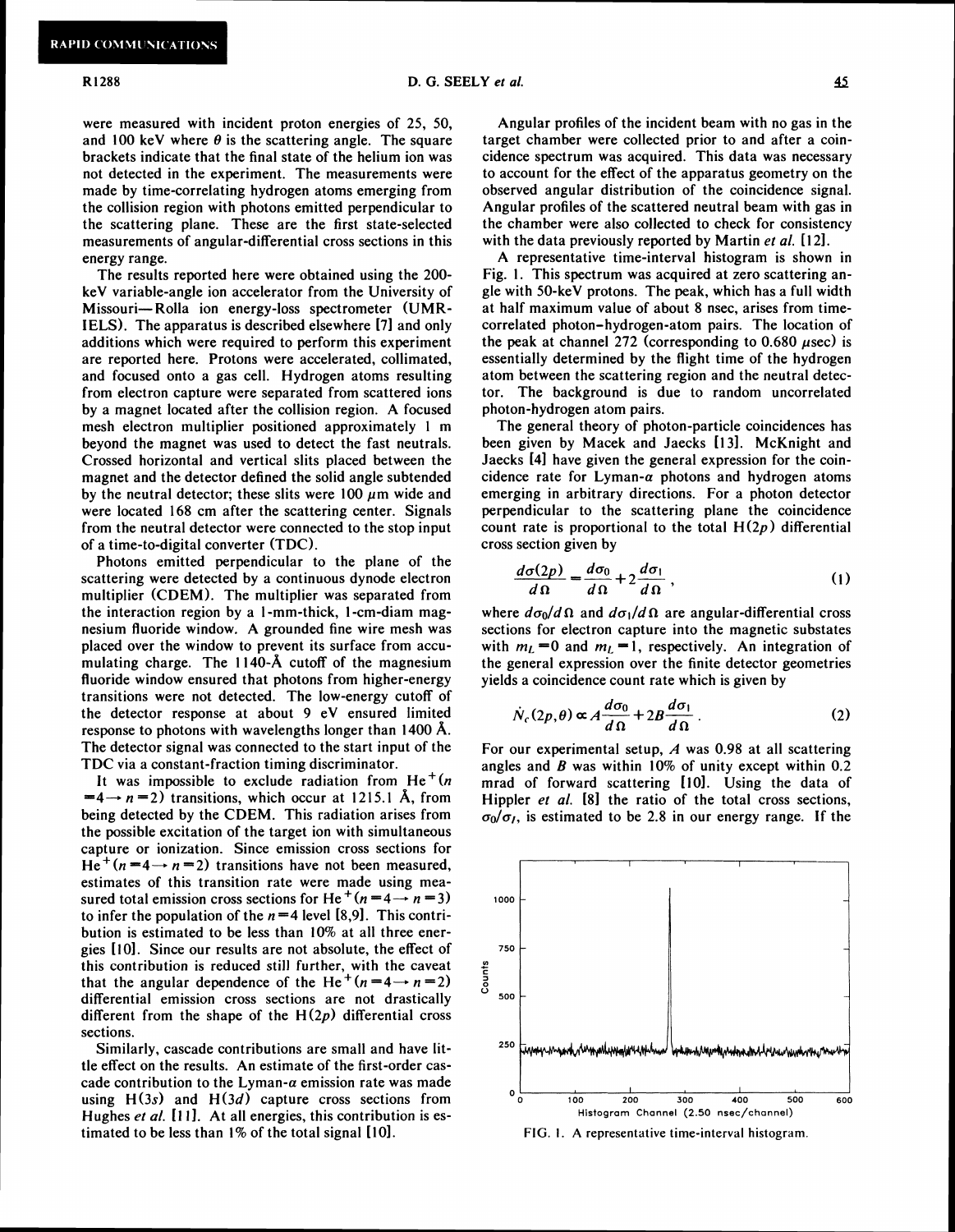same ratio is assumed to be the case for the differential cross sections, the correction for  $d\sigma/d\Omega$  is estimated to range from 4% at 0.2 mrad to less than 0.05% at 2 mrad. Thus  $N_c$  is essentially proportional to the total  $H(2p)$ differential cross section except at the smallest scattering angles. However, no corrections have been made to the results presented here because the functional relationship between  $d\sigma_0/d\Omega$  and  $d\sigma_1/d\Omega$  is not known.

Each histogram was corrected for dead time [I01 and the background was subtracted from the peak in the corrected spectrum to determine the total number of correlated events recorded during the acquisition time T. The number of counts "under the peak" was then normalized to the total number of photons detected during T. Relative differential cross sections were extracted from an angular sequence of normalized coincidence counts using angular deconvolution techniques described by Park *et al.*  1141. Differential cross sections obtained in this way were integrated to determine a relative total cross section which was normalized to known measured total cross sections for  $H(2p)$  capture [15]. The total cross sections given in Ref. [15] are an average of results from many different investigators. The results are quoted as having an accuracy of 30%. More recently Hippler *et al.* [I61 have published total cross sections which are about 50% higher than the results given in Ref. 1151 for 25- and 50-keV protons. The results of Ref. [I51 were used because they encompass data from many different investigators.

The experimental results for  $H(2p)$  capture in the center-of-mass frame are presented in Fig. 2. The error in the data is derived from the combined error associated with determining the mean value of several measurements at the same angle and the error associated with separating the background component of the coincidence histogram from the peak [10]. Martin *et al.* [12] have measured electron capture to all states of hydrogen,  $H(\Sigma)$ , as a function of H scattering angle. The variation of the differential cross section for  $H(2p)$  capture with scattering angle differs from the angular dependence of the  $H(\Sigma)$ capture cross sections at all three energies. This is not surprising since the  $H(\Sigma)$  cross sections are dominated by capture into the  $H(1s)$  state. At 25 keV, the structure evident in the  $H(\Sigma)$  differential cross sections is not observed in the  $H(2p)$  measurements. At zero angle the ratio of the H( $\Sigma$ ) angular cross section to the H( $2p$ ) cross section is nearly 200, but at a center-of-mass angle of 2 mrad this ratio drops to about 10. In general, the  $H(2p)$ cross sections are much flatter and do not exhibit the dramatic change in slope that the  $H(\Sigma)$  cross sections have at 0.8 mrad. At 50 keV, the  $H(2p)$  cross sections fall by about one order of magnitude over the first milliradian, while the  $H(\Sigma)$  cross sections drop by nearly 3 orders of magnitude over the same range. The  $H(\Sigma)$  cross sections again have a marked change in slope at about 1 mrad whereas the  $H(2p)$  cross sections do not. At 100 keV, the angular shapes of the  $H(\Sigma)$  and  $H(2p)$  differential cross sections are considerably more similar.

To our knowledge, no calculations of angular-differential cross sections have been reported for  $H(2p)$  capture in proton-helium collisions in the energy range between 25 and 100 keV. Burgdörfer [17] has reported analytical



FIG. 2. Differential cross sections for electron capture to  $H(2p)$  in the center-of-mass frame for proton-helium atom collisions for the proton laboratory energies of 25, 50, and I00 keV. The solid circles are the present experimental results. The CTMC results (solid lines) and the CBK results (dashed lines) are also shown.

capture amplitudes as a function of impact parameter for charge transfer from a hydrogenic ground state (Is) into an arbitrary final *(dm)* state of hydrogen within the Coulomb-Brinkman-Kramers (CBK) approximation. We have used his results for the capture amplitudes to calculate angular-differential cross sections for the protonhelium collision system. In our calculations we have used the experimental value for the ionization energy of helium, 24.6 eV, instead of the value one would obtain by using the variational results for the energy of one electron. The value used for the ionization energy of helium has more effect on the magnitude than on the shape of the differential cross section.

Another method, which has proven to be extremely useful in predicting and analyzing ionization and capture processes in ion-atom collisions, is the classical trajectory Monte Carlo (CTMC) technique, which has been described fully by Abrines and Percival [181, Bonsen and Banks [191, Olson and Salop **(201,** and others. In addition to the cross sections presented here for capture to the  $2p$ state in  $p+He$  collisions, a companion study [21] has recently reported CTMC summed and state-selective  $(\Sigma, 2s, 2p, 3s, 3p, 4s)$  total and differential cross sections along with a detailed description of the method and com-